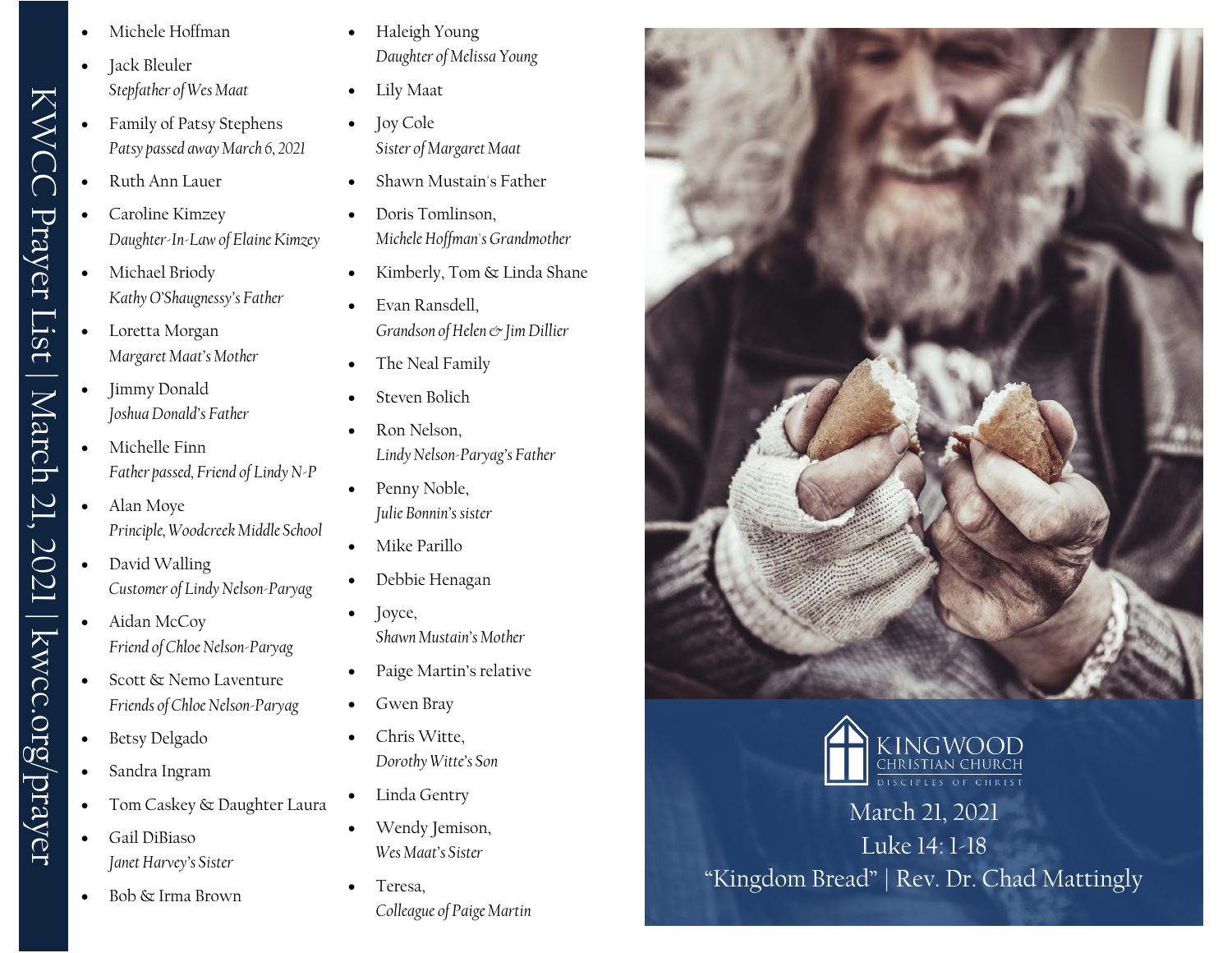

3910 West Lake Houston Parkway • Kingwood, TX 77339 (281) 360-7910 • www.kwcc.org

#### **We Gather to Worship God.**

*Kingwood Christian Church seeks to be an open and inclusive community committed to learning and practicing the teachings of Jesus.*

| Gathering Song       | Instrumental                    | Tyler Lewis             |
|----------------------|---------------------------------|-------------------------|
| Welcome              |                                 | Rev. Dr. Chad Mattingly |
| Call to Worship      |                                 | Rev. Margaret Maat      |
| Song                 | "Lord, I Need You"              | Tyler Lewis             |
| Prayer               |                                 | Rev. Dr. Chad Mattingly |
| Children's Moment    |                                 | Betty Garber            |
| <b>Special Music</b> | "Here I Am, Lord"               | Tyler Lewis             |
| Sermon               | "Kingdom Bread"<br>Luke 14:1-18 | Rev. Dr. Chad Mattingly |
| Confession of Faith  |                                 | Rev. Margaret Maat      |
| Communion            |                                 | Rev. Margaret Maat      |
| Offertory            |                                 | Jose Aguilar            |
| Announcements        |                                 | Josh Taylor             |
| Sending Song         | "Love Has Come"                 | Tyler Lewis             |
| Closing              |                                 | Tyler Lewis             |

- **Summer Camp Registration is Officially Open!** Find all summer camp information at www.kwcc.org/camp
- KWCC Announcements | kwcc.org/announcements **KWCC Youth Group**  Grades 6-12 are welcome to join us as explore topics that are most important to our youth. Meeting outside KWCC today from 4:00-5:30PM.
	- **Easter Lily 'In Honor or Memory of'** Place an order for an Easter Lily, 'In Honor or Memory of', online at kwcc.org/lily. The lilies will be available for pickup immediately following our Easter Service (Sunday, April 4). *A suggested donation of \$10 is appreciated.*
	- **Help Needed, Wednesday, March 24th**

announcements

kwcc.org

Announcements

KW

Dorothy White wanted her household goods and personal clothing to be given to those who would need what she had. The HAAM truck will be loaded on Wednesday, March 24 (Probably at noon). Help will be needed for loading and unloading. Dorothy's trailer is located at **23536 1st St. in New Caney**. North on 59 to Community Dr, then east to FM494, north to Johnson Rd (opposite RIOS Funeral), east on Johnson Rd to Brandon, then north to 1st St. Trailer is on the 3rd lot on right.

> **Financial Update** January Giving: \$24,291

January Expenses: \$26,981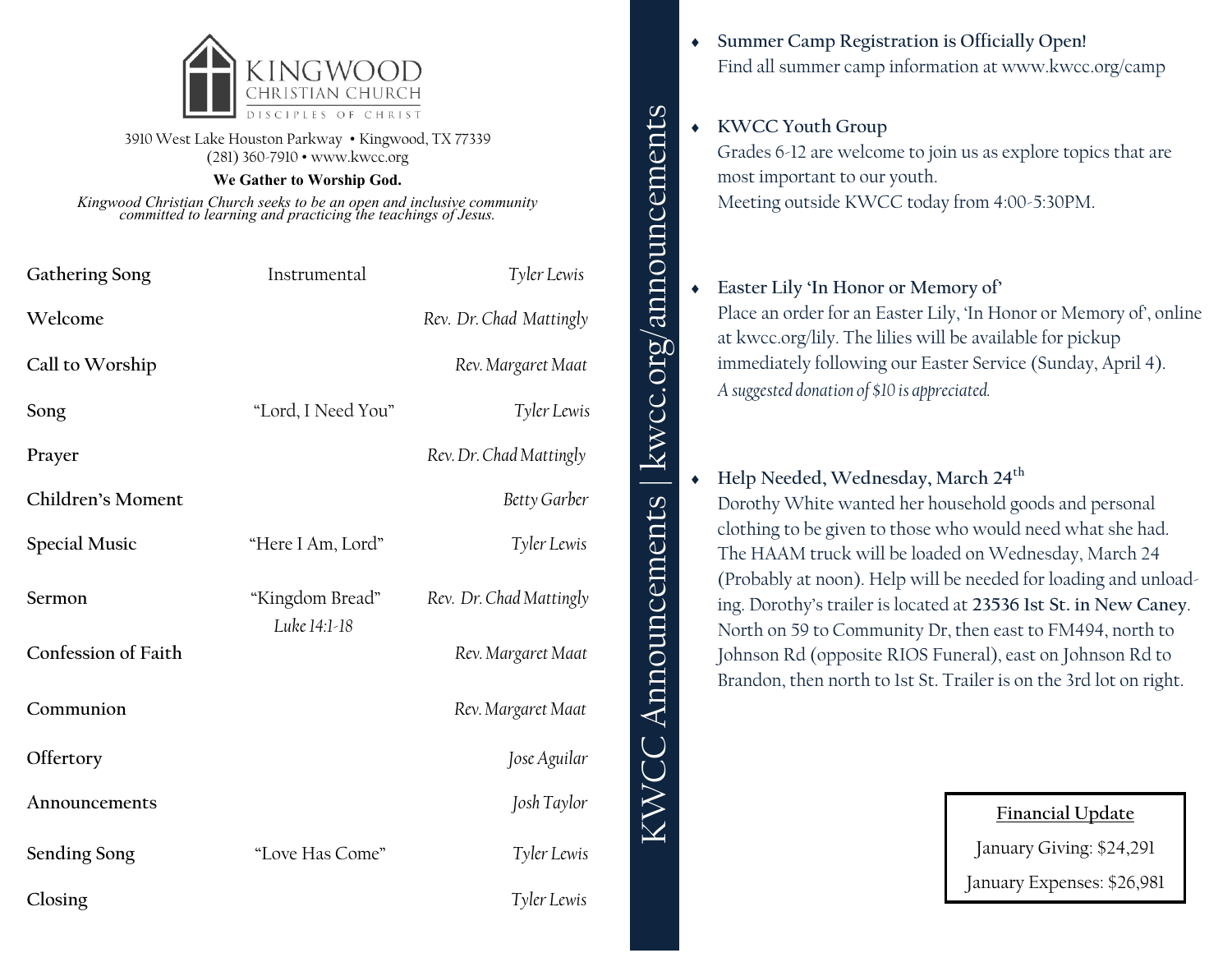With one voice, the Angels sing Songs that make creation ring Prophets hear and call us To live in spirit and in truth

Father Yahweh, Elohim Voice of thunder, spirit wind Breathe on me your very life Grace will make the darkness bright

Word of God enthroned Dwell in us forevermore Love has come to show the way Hallelujah, peace be with us Love has come to show the way

God of covenant divine Lead us to the end of time Beyond sorrow, beyond fear Beyond pride and earthen tears

Word of God enthroned Dwell in us forevermore Love has come to show the way Hallelujah, peace be with us Love has come to show the way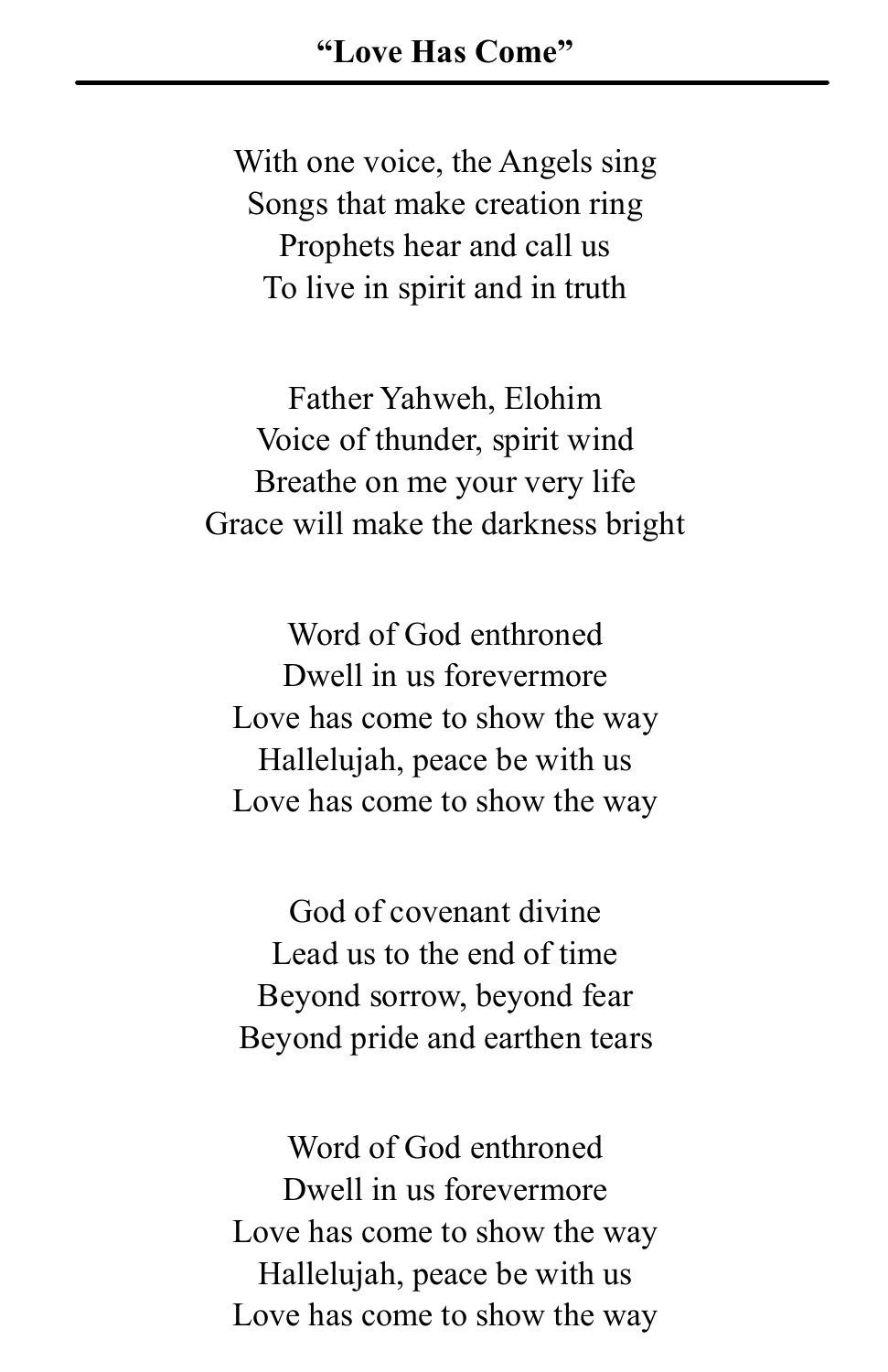

# *We confess that Jesus is the Christ, the Son of the Living God, And proclaim Him the Lord and Savior of the World.*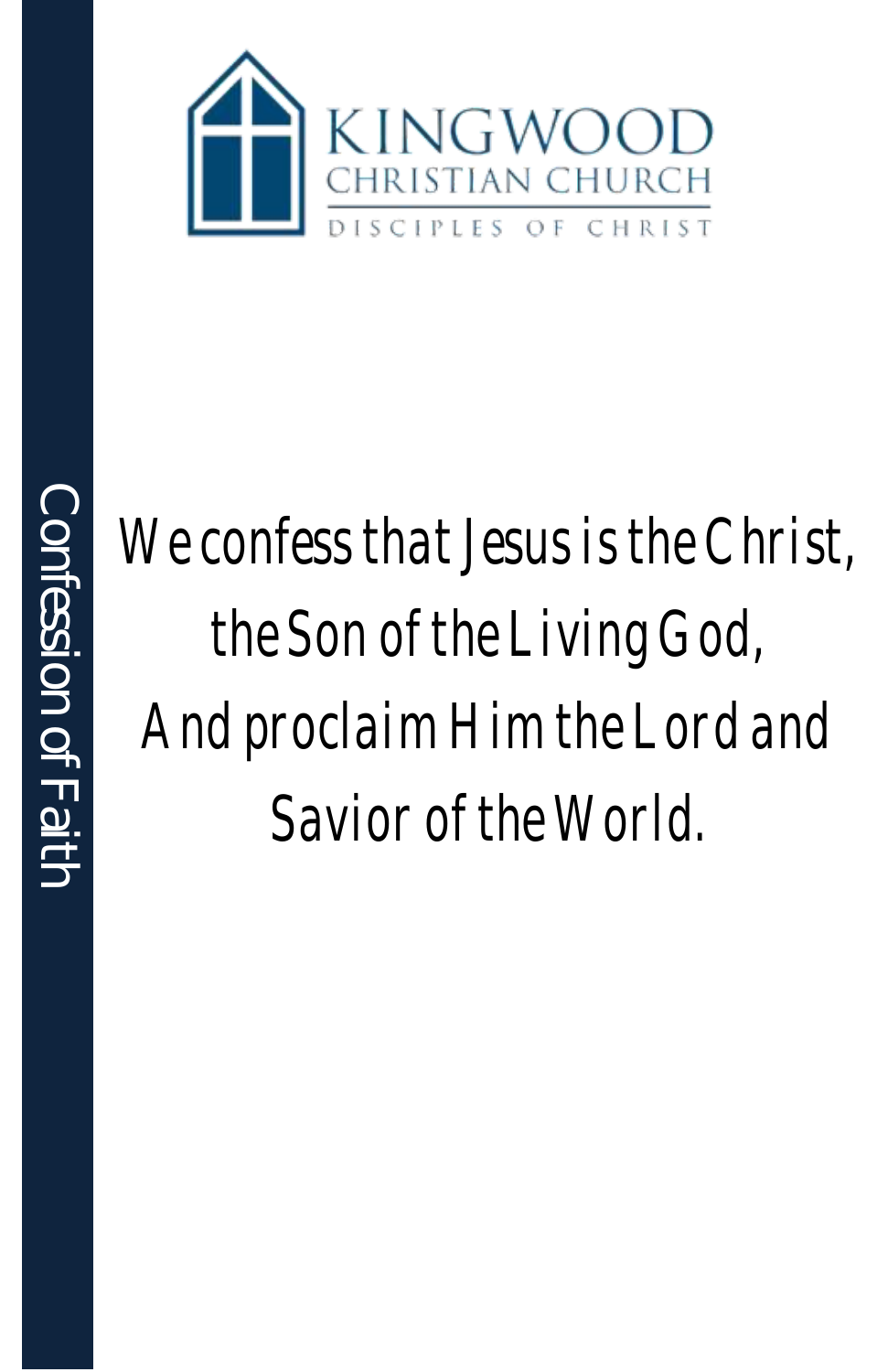Lord, I come, I confess Bowing here I find my rest Without You I fall apart You're the One that guides my heart

Lord, I need You, oh, I need You Every hour I need You My one defense, my righteousness Oh God, how I need You

Where sin runs deep Your grace is more Where grace is found is where You are Where You are, Lord, I am free Holiness is Christ in me

Lord, I need You, oh, I need You Every hour I need You My one defense, my righteousness Oh God, how I need You

So teach my song to rise to You When temptation comes my way When I cannot stand I'll fall on You Jesus, You're my hope and stay

Lord, I need You, oh, I need You Every hour I need You My one defense, my righteousness Oh God, how I need You

You're my one defense, my righteousness Oh God, how I need You My one defense, my righteousness Oh God, how I need You